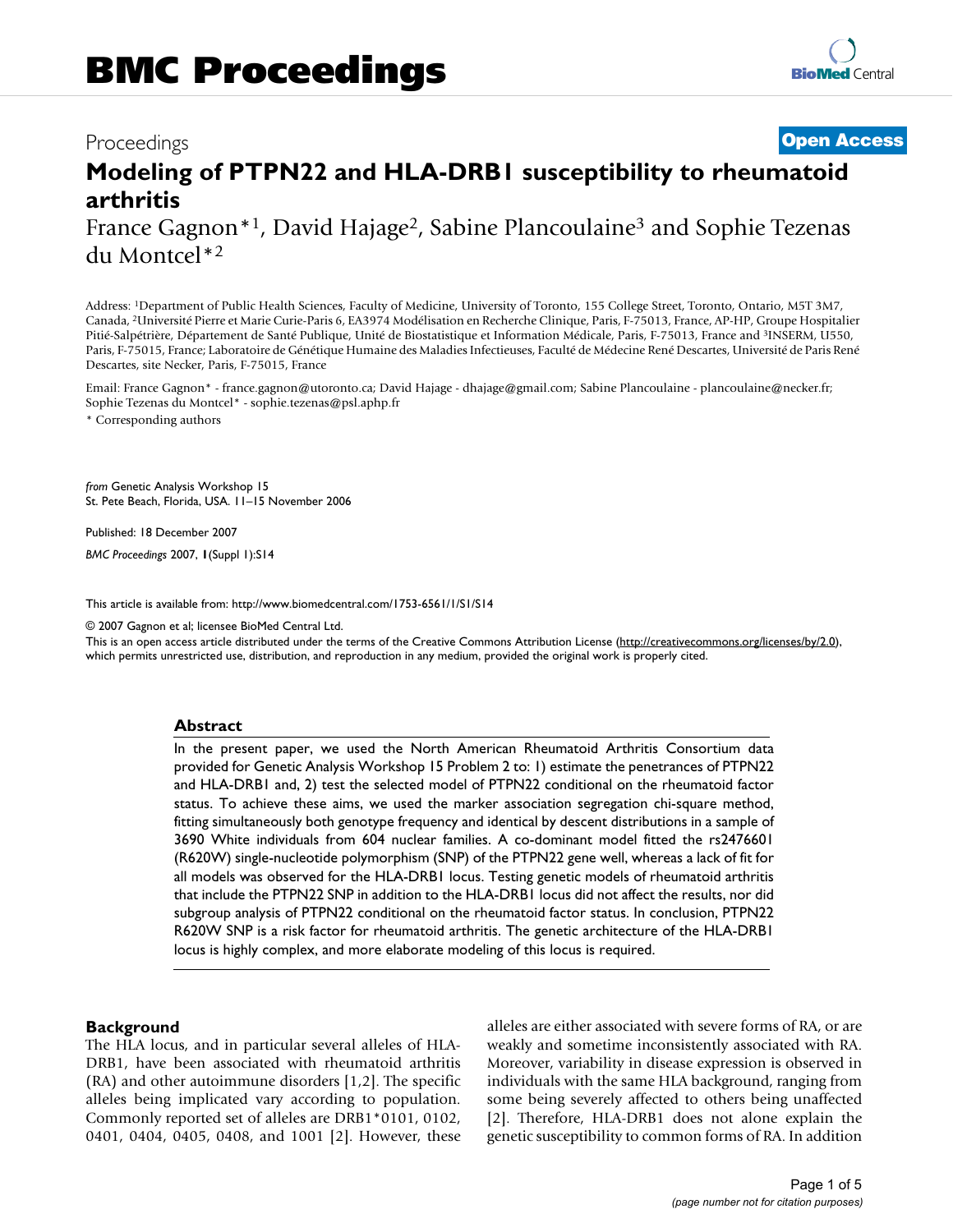to the HLA locus, other regions have been identified by genome scans [1,3,4] and/or by candidate gene approaches [1,5]. Among the non-HLA loci, PTPN22, a gene encoding for protein tyrosine phosphatase nonreceptor 22, is considered a strong candidate [1]. Phosphatases are known to play a role in immune-cell homeostasis. Recently, a functional single-nucleotide polymorphism (SNP) in PTPN22 gene (R620W allele in rs2476601) was reported to be associated with RA [4,5]. However, neither HLA-DRB1 nor PTPN22 rs 2476601 individually fully explain the genetic contribution to RA, nor they are necessary or sufficient for RA to be present in a given individual. Moreover, the association to RA may be specific to rheumatoid factor-positive RA patients, as recently reported for another PTPN22 variant [6]. Because there is strong evidence implicating these two genes in RA, and because the effect of PTPN22 variants may be restricted to rheumatoid factor-positive patients, the purpose of our study is twofold: first, to estimate the genetic model (including penetrances) associated with these two genes in White nuclear families from the North American Rheumatoid Arthritis Consortium (NARAC) data; and second, to model PTPN22 susceptibility conditional on the rheumatoid factor status in RA patients. In the present paper, we report that a co-dominant model best fits the PTPN22 data and that stratification based on rheumatoid factor status did not modified the results. No model fitted the HLA-DRB1 locus.

## **Methods**

#### *Data*

We used the NARAC data of Problem 2 of the Genetic Analysis Workshop 15 (GAW15). For the present paper, only the data from individuals labeled as "Caucasian", and those with "unknown" ethnicity, were considered (*n* = 3690). We pooled these two ethnic categories because the majority of the NARAC sample was white and the allele frequencies for the four HLA-DRB1 microsatellites (d6S265, TNFA, D6S273, and D6S1629), as well as the rs2476601 SNP for PTPN22, were not statistically different in the "unknown" ethnicity group compared to the one labeled as Caucasian. We selected a sib-pair design approach, and only one sib-pair per nuclear family was included in the analysis. We could not use the full sib-pair data available with the selected analytic approach due to the non-independence of the various sib-pairs within sibships. In families with more than two affected sibs, the sibs with the most complete data and the closest in age were those kept for analysis. The remaining affected sibs, half sibs, and unaffected sibs, were excluded from the analysis. In the context of multigenerational pedigrees, each generation was split into nuclear families. Parental data were used to compute the penetrances. Using the data provided through GAW15, we defined as an index case the sib from each pair that had the most complete data.

#### *HLA-DRB1 allele classification and PTPN22 rs2476601 allele labeling*

Because the HLA-DRB1 alleles reported to be associated with RA share an RAA motif at position 71–74, our classification of the HLA-DRB1 alleles is based on their amino acid sequence at that position [7]. When allele sub-types were not available, we assigned the allele according to their frequencies (e.g., 01R alleles were considered as \*0101; individuals with HLA-DRB\*14 alleles were randomly assigned half to \*1401 and half \*1402). We assigned the HLA-DRB1\*0101, \*0405, \*0408, \*1001, \*1402, and \*16 as E1, \*0401 and \*0409 as E2, \*0102, \*0404, \*423, \*12, and \*1406 as E3, and the other alleles as Ex. The alleles classified as Ex were considered as the non-susceptibility alleles. For PTPN22, the susceptibility allele of the R620W missense SNP (rs2476601) corresponds to the minor allele T, whereas the common allele is C.

#### *Statistical analyses*

Genetic models for HLA-DRB1 and PTPN22 genes in RA were tested using the marker association segregation chisquare (MASC) method [8]. Details of this approach have been described elsewhere [7,8]. Briefly, the MASC method is based on the idea of minimizing a sum of independent chi-squares and testing the goodness-of-fit of various models [8]. This approach estimates penetrances simultaneously using information on the marker association and segregation with the disease. Thus, MASC uses the allelic association information from the genotype distribution among unrelated index cases, as well as the linkage information, based on the proportion of siblings sharing 2, 1, or 0 alleles identical by descent (IBD), from each index case and its affected sib. To deal with potential IBD estimation uncertainty, the probability of sharing 2, 1, or 0 alleles IBD was computed for flanking SNPs using MER-LIN. Based on IBD estimation probability of equal or more than 80% for individual SNP, no ambiguity in IBD sharing information was detected. Because the MASC approach at some point is conditioning on the IBD status, it cannot accommodate analyses of large sibships due the non-independence of the sib-pairs within sibships. Nuclear families with the following three configurations were included: affected sibs and unaffected parents, affected sibs and one affected parent, and affected sibs and affected parents. These corresponded to MASC labels of  $C_2$ ,  $C_4$ , and  $C_6$ , respectively. The data was then stratified according to these distributions (i.e., family, genotype, and IBD distributions) using the information on both the index cases and their relatives. The expected distributions were then computed for each proposed model. These distributions were used to estimate the relative penetrance of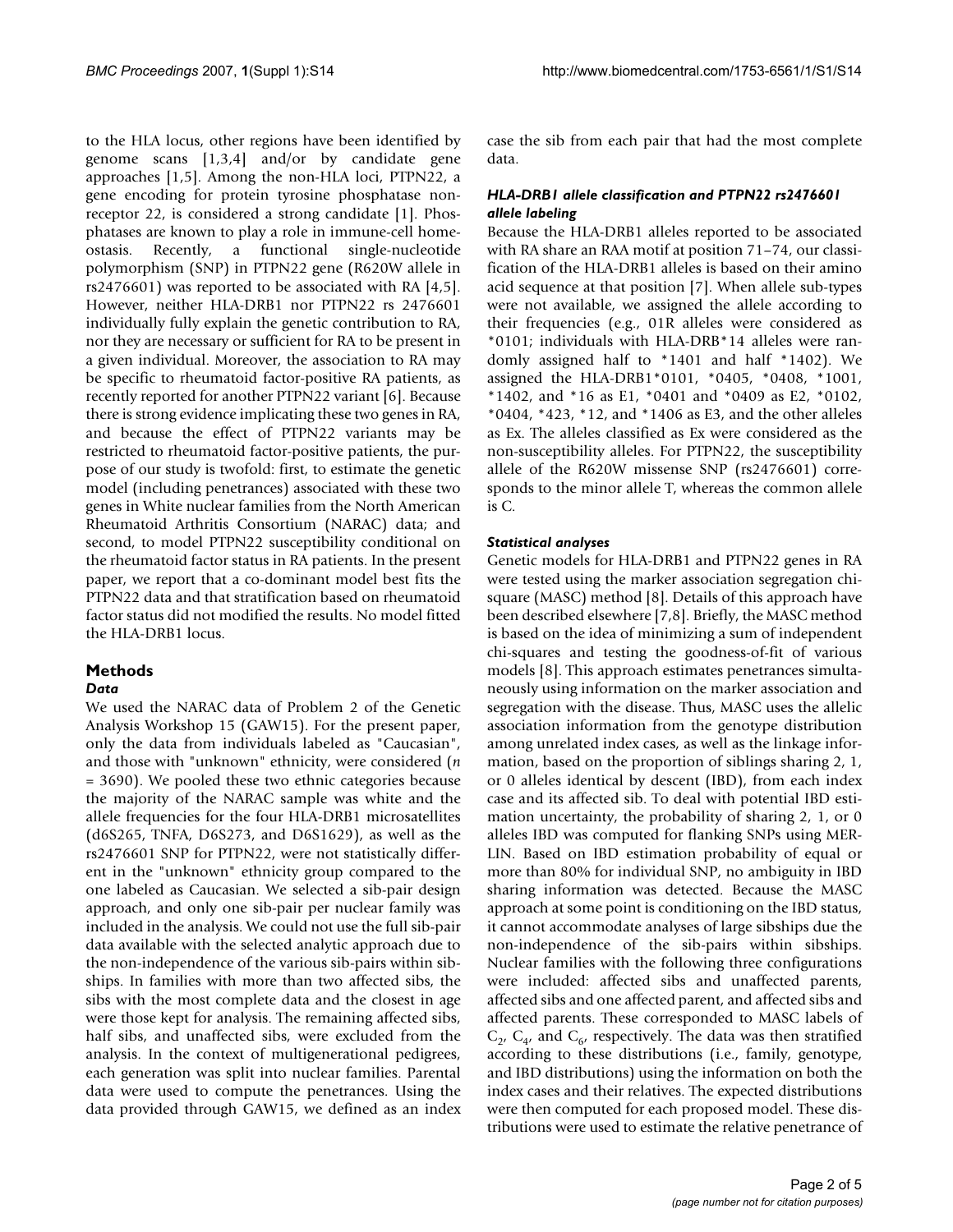each genotype, which are the ratio of the penetrance for a given genotype to the penetrance for the referent (i.e., the higher-risk genotype). These estimations require knowledge of the genotype frequencies in the general population. These were estimated using the affected family-based association method (AFBAC) [9]. This approach uses the parental alleles not transmitted to the children, assuming Hardy-Weinberg equilibrium. In the context of multiplex ascertainment, such as in the current study, the average of the parental alleles transmitted to both sibs is compared to the AFBAC population of parental alleles never transmitted to the affected sib-pair. In the framework of MASC, the genetic model is good (i.e., explains the observed association and linkage data) when the expected and the observed distributions do not differ significantly. Therefore, a *p*-value > 0.05 will correspond to the acceptance of the model, whereas a *p*-value < 0.05 implies that other factors not modeled are involved in the disease expression. We first fitted the co-dominant model, i.e., the most general model. To test whether the penetrance of the different genotypes differ significantly, pairwise comparisons were performed with the maximum likelihood ratio test. Since the co-dominant model fitted well, we then tested if the penetrance for the heterozygotes and the homozygotes were equals (dominant vs. co-dominant, recessive vs. codominant). Confidence intervals for all estimates were computed using a bootstrap procedure.

### **Results and discussion**

#### *Lack of fit of IBD data for HLA-DRB1 (data not shown)*

The estimated general population allele frequencies are 15%, 6%, 5%, and 74% for  $E_1$ ,  $E_2$ ,  $E_3$ , and  $E_{1}$ , respectively. These frequencies are similar to those of the population recruited in France through the European Consortium on Rheumatoid Arthritis [7]. However, the allele classification used in our study was not exactly like the new classification validated by the European Consortium study because of the lack of sub-typing for some alleles, in particular DRB1\*11 and DRB1\*13. In our study, all the expected distributions related to HLA-DRB1 differed significantly from the observed distributions (*p* = 0.002). In particular, in  $C_4$  families (i.e., the sibs and one parent are affected), 79% of  $E_x/E_x$  probands share one HLA-DRB1 allele IBD with their affected sibling, compared to the expected proportion of 48%. Thus, this model does not explain all the observations. Therefore, we could not model epistasis analyzing HLA-DRB1 conditional on PTPN22.

#### *A co-dominant model fits IBD data for* **PTPN22**

The estimated general population allele frequency for the T allele is 5% (thus, 95% for C) (data not shown). Table 1 shows the expected and the observed distributions for the family configurations, the genotypes, and the IBD sharing. Compared to the distributions at the HLA-DRB1 locus, there are more missing genotype values for the PTPN22 locus, in particular for parents. Moreover, determination of IBD is sometimes difficult due to the bi-allelic nature of the rs2476601 marker (i.e., SNP). Table 2

**Table 1: Expecteda (Exp.) and Observed (Obs.) family configurations, genotypes and stratified IBD distributions for PTPN22 rs2476601**

|                                   |          |      |                           | IBD distribution (%) |           |                          |           |                          |           |
|-----------------------------------|----------|------|---------------------------|----------------------|-----------|--------------------------|-----------|--------------------------|-----------|
|                                   |          |      | Genotype distribution (%) |                      | $IBD = 2$ |                          | $IBD = 1$ |                          | $IBD = 0$ |
| Family configuration <sup>b</sup> | Genotype | Exp. | Obs.                      | Exp.                 | Obs.      | Exp.                     | Obs.      | Exp.                     | Obs.      |
| C <sub>2</sub>                    | ТT       |      | 2                         | 42                   | 25        | 47                       | 75        | П                        | 0         |
| $n_f$ = 447 Obs.                  | TC       | 24   | 24                        | 34                   | 25        | 50                       | 48        | 16                       | 27        |
| $n_f$ = 449 Exp.                  | CC       | 75   | 74                        | 26                   | 22        | 50                       | 55        | 24                       | 23        |
| $C_4$                             | ТT       | 3    | 2                         | ۰                    | 50        | $\blacksquare$           | 50        | $\blacksquare$           | 0         |
| $n_f$ = 147 Obs.                  | TC       | 31   | 32                        | 33                   | 22        | 50                       | 61        | 17                       | 17        |
| $n_f$ = 144 Exp.                  | CC       | 66   | 66                        | 26                   | 36        | 50                       | 41        | 24                       | 23        |
| $C_6$                             | ТT       | 5    | 0                         | ۰                    |           | $\overline{\phantom{a}}$ |           |                          |           |
| $n_f$ = 10 Obs.                   | тс       | 35   | 30                        | $\blacksquare$       | 50        | $\sim$                   | 50        | $\overline{\phantom{0}}$ | 0         |
| $n_f$ = 11 Exp.                   | CC       | 60   | 70                        | ٠                    | 0         | $\blacksquare$           | 50        | $\blacksquare$           | 50        |

aExpected distributions are given under the co-dominant model.

<sup>b</sup>Family configurations:  $C_2$ , sibs are affected; parents are unaffected;  $C_4$ , sibs are affected; one parent is affected;  $C_6$ , sibs and parents are affected;  $\mathsf{n}_\mathsf{f}$ , number of families.

-, not computed. Genotype distributions for which the sample size is ten or less, and IBD distributions for which the sample size is five or less are not include in the model.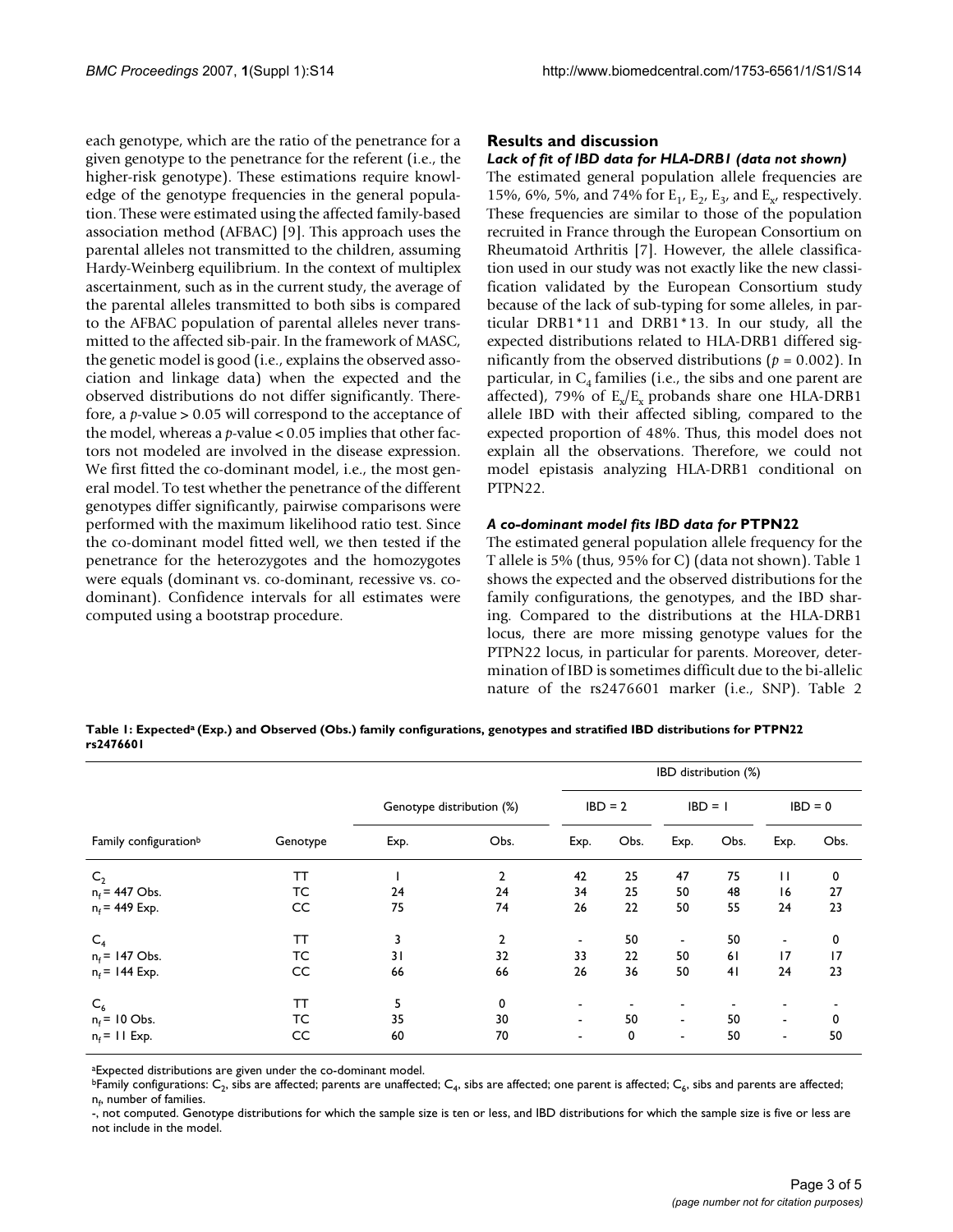| Genotype                | Co-dominant        | Dominant model     | Recessive model      |  |
|-------------------------|--------------------|--------------------|----------------------|--|
| Penetrance <sup>a</sup> |                    |                    |                      |  |
| TΤ                      |                    |                    |                      |  |
| TC                      | $0.54$ [0.42-0.75] |                    | $0.17$ [0.13-0.22]   |  |
| CC.                     | $0.20$ [0.12-0.30] | $0.20$ [0.14-0.28] | $0.17$ [0.13-0.22]   |  |
| Coupling                |                    |                    |                      |  |
|                         | $0.99$ [0.54-1]    | $0.27$ [0.15-0.43] | $0.99$ [0.96-1]      |  |
| C                       | $0.07$ [0-0.13]    | $0.01$ [0-0.02]    | $0.22$ [0.19-0.28]   |  |
| -2*log likelihood       | $-2066.63$         | $-2073.72$         | -2093.58             |  |
| p-value                 | 0.20               | 0.02               | $1.5 \times 10^{-5}$ |  |

#### **Table 2: Penetrance and coupling associated with PTPN22 rs2476601**

aThe reference genotype is TT

presents the penetrances and coupling estimated under various models. Only the co-dominant model fits the observed distributions. Estimated penetrances for the codominant model are 0.54 and 0.20 for TC and CC respectively, versus the fixed penetrance of 1 for TT. The dominant model with an estimated penetrance of 0.20 for CC compared to TC and TT combined was rejected, as well as the recessive model with a penetrance of 0.17 for TC and CC combined compared to TT. Confidence intervals on the penetrances, based on a bootstrap approach, are presented. The *p*-values are 0.20, 0.02, and <0.0001 for the co-dominant, dominant, and recessive models, respectively. The global penetrance, i.e., the estimated penetrance for TT, is 0.37. In Table 2, coupling refers to the probability of carrying the susceptibility allele knowing the marker allele. In this table, we observe that the T allele has a probability of 1, whereas the probability associated with the C allele is much lower (0.07). This strongly suggests that the susceptibility allele is T, i.e., the marker

**Table 3: Penetrance and coupling associated with PTPN22 stratified by rheumatoid factor (RF) status**

|                         | Patient status |        |              |  |
|-------------------------|----------------|--------|--------------|--|
| Genotype                | RF+            | RF-    | Total sample |  |
| Penetrance <sup>a</sup> |                |        |              |  |
| TT                      |                |        |              |  |
| ТC                      | 0.55           | 0.34   | 0.52         |  |
| CC                      | 0.19           | 0.20   | 0.19         |  |
| Coupling                |                |        |              |  |
| т                       | 0.96           | 0.99   | 0.97         |  |
| C                       | 0.07           | 0.13   | 0.07         |  |
| -2*log likelihood       | 1677.152       | 367.36 | 2047.328     |  |
| p-value                 | 0.33           | 0.23   | 0.20         |  |

aThe global penetrance is set to 0.37 in all models. The reference genotype is TT.

allele, or that of a gene in very close linkage disequilibrium with the marker locus.

#### *Testing the co-dominant model of PTPN22 R620W conditional on the rheumatoid factor status*

Table 3 shows the penetrance and coupling associated to PTPN22 stratified according to the rheumatoid factor (RF) status of the index case. RF+ and RF- are defined by IgM RF values >14 and ≤14, respectively. For this analysis, 3648 individuals had known RF status (3002 RF+ and 646 RF-) from 596 families (489 RF+ and 107 RF-). For both RF+ and RF-, models fit with the observed distribution (*p* = 0.33 for RF+, and 0.23 for RF-). However, the difference between the stratified and unstratified models was not statistically significant ( $\chi^2$  = 2.816, df = 4,  $p$  = 0.589).

#### **Conclusion**

Our results support the role of SNP R620W of the PTPN22 gene in the risk of developing RA. None of the models tested fitted the data for HLA-DRB1. This further reinforce the conclusion of Tezenas du Montcel et al. [7] that classification of HLA-DRB1 alleles is complex, and that some classification systems may not capture the complexity at this locus. Alternatively, the lack of fit of the main models tested for HLA-DRB1 may also suggest that epistasis is a major part of the underlying genetic architecture for this locus, i.e., effect of an interaction without measurable main effects. Better understanding of the genetic architecture of RA will be essential not only to identify additional genes implicated in RA but also as a critical component to an eventual translation of genetic research knowledge into clinical benefits for patients.

#### **Competing interests**

The author(s) declare that they have no competing interests.

#### **Acknowledgements**

France Gagnon is a Canadian Institutes of Health Research (CIHR) New Investigator and a Canada Research Chair (CRC). We thank Dr. Françoise